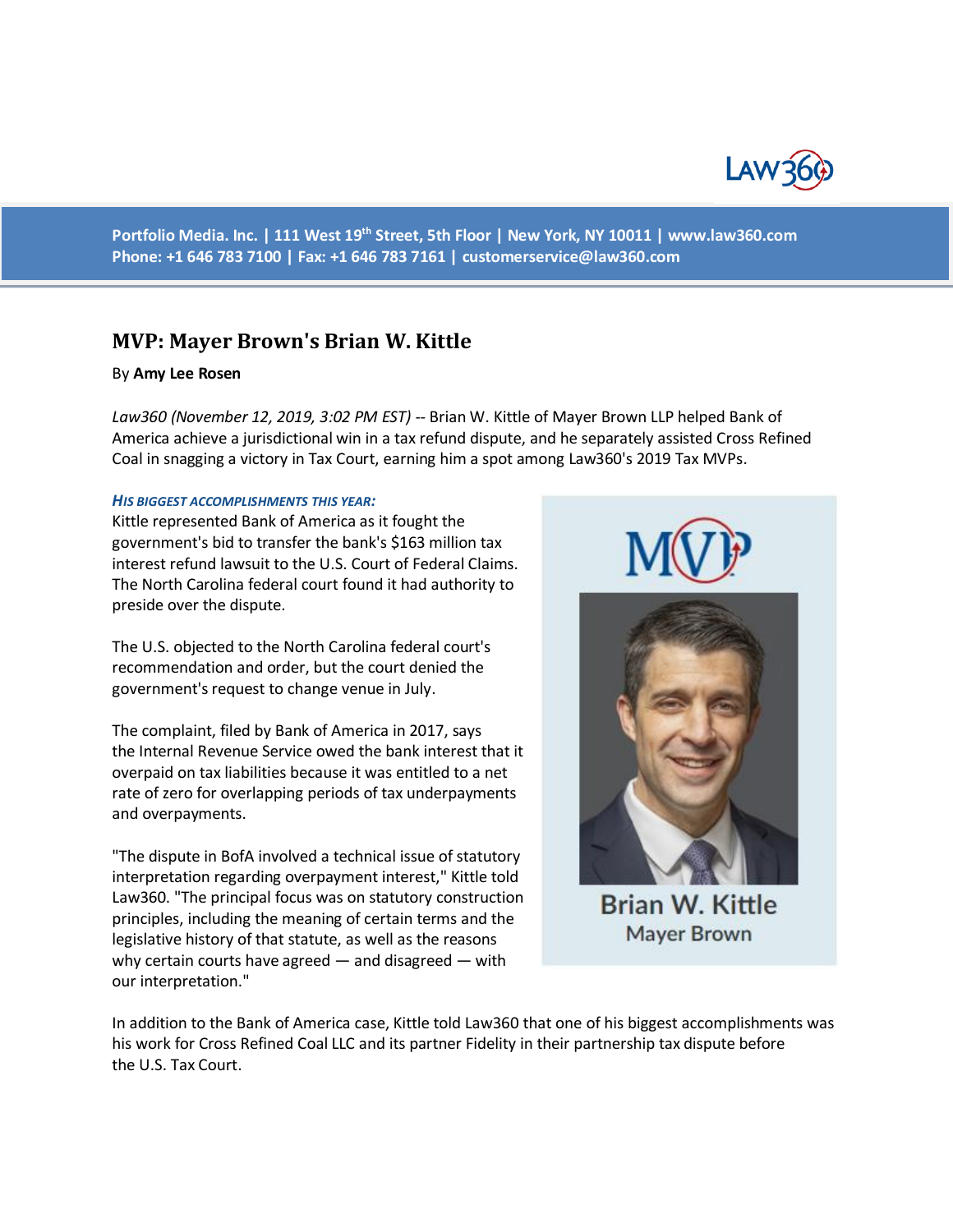In the Tax Court case, the IRS challenged the partnership by denying it refined coal product credits under Section 45(e)(8) of the Internal Revenue Code.

When Kittle litigated the case as the tax matters partner, which is the legal term for the partnership's representative, U.S. Tax Court Judge David Gustafson ruled in a rare bench opinion that the partnership was legitimate and entitled to claim the refined coal tax credits.

"My biggest accomplishment was being part of two successful litigations, Cross and BofA, which required the development and implementation of bespoke strategies and approaches," Kittle said.

The issue in Cross was different from the Bank of America case because it centered on whether the partners of the business should be treated as partners for tax purposes, he said. Because the inquiry was quite factual, Kittle said, a strong understanding of the refined coal production tax credit was necessary to integrate facts and legal requirements into a trial strategy.

"While the Cross and BofA [cases] both gained widespread attention given the issues in dispute, resolving large, complex matters without litigation and working on issues presented by tax reform have been equally satisfying," Kittle said.

# *WHAT MOTIVATES HIM:*

The reason why Kittle is a tax attorney is intimately tied to what motivates him, he said. His quest is to use various skills in questioning witnesses, reviewing documents and organizing past events so that a trier of fact, his clients and the opposing side can readily understand a story that's not just about tax law minutiae.

Tax laws were recently overhauled, and they're complex and must be applied to sophisticated transactions. Those challenges mean tax attorneys must develop positions to resolve tax disputes, which is a bit like learning and playing three-dimensional chess, Kittle said.

"While learning the law and the facts is challenging, it is even more challenging to organize that learning into effective arguments and a strategy for resolving these disputes," he said. "These challenges are what motivates me."

The trick to litigating is to organize facts so that someone who has not spent thousands of hours sorting through the information can easily understand a compelling summary of the legal argument and what's going on, Kittle said.

"It's the drawing of simple analogies," he said. "Everybody has life experience, and so you're trying to relate the typical life experience of the trier of fact."

### *HIS ADVICE FOR YOUNGER ATTORNEYS:*

Kittle's key pieces of advice for younger attorneys are to find an area of law you're passionate about and to never be afraid to share your ideas.

"Passion has been the vehicle that has provided many opportunities in my career," he said. "Early on, it was my passion to understand the underlying business involved in a dispute that proved to be the key to being able to create a compelling presentation to the court."